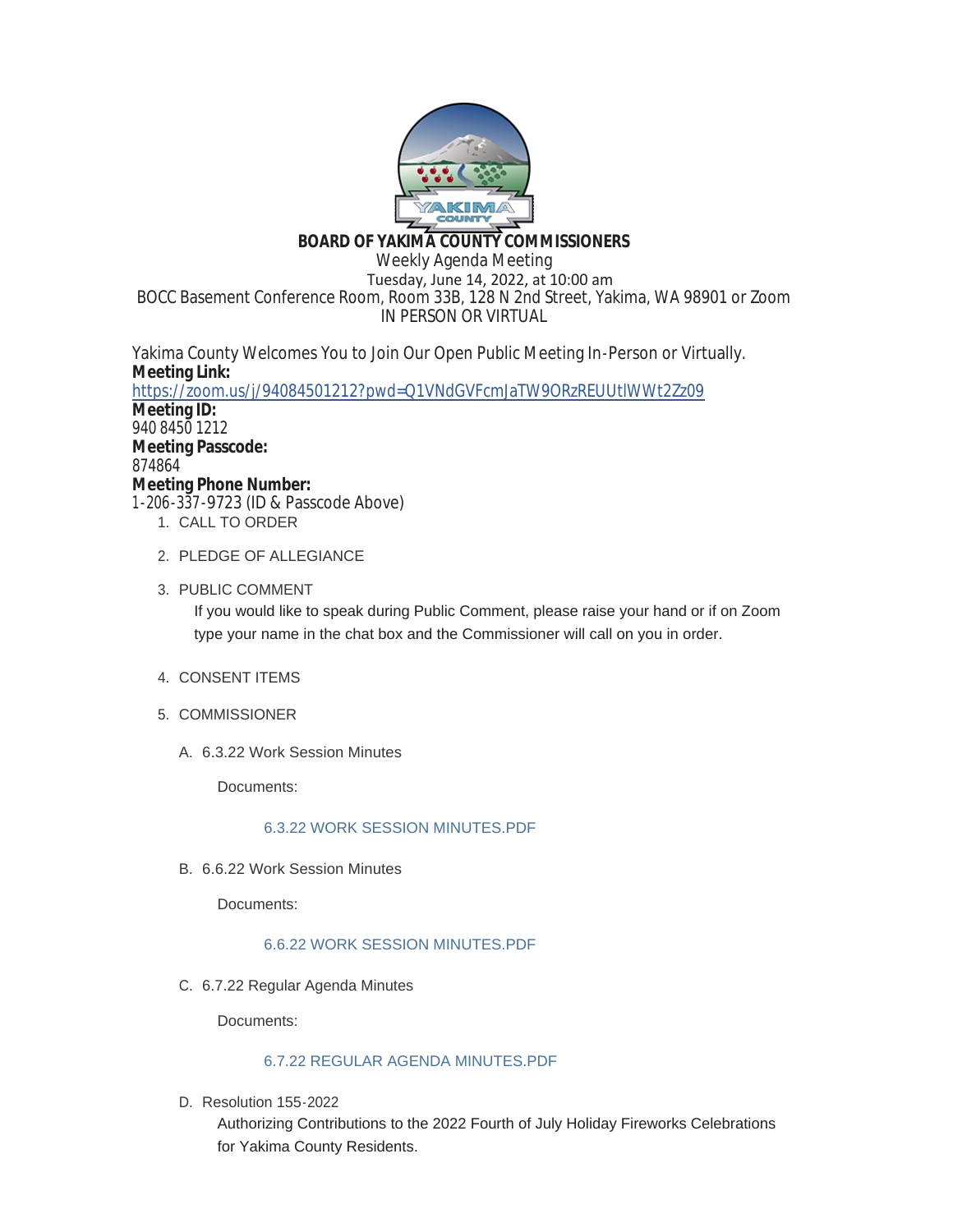Fiscal Impact: \$20,000 Total (\$15,000 for the State Fair Park Fireworks, and \$5,000 for a Southern Portion of Yakima County Site TBD).

Documents:

### [155-2022.PDF](https://www.yakimacounty.us/AgendaCenter/ViewFile/Item/4614?fileID=16278)

### 6. CORPORATE COUNSEL

Resolution 156-2022 A. Approving Settlement of Claim No. 12-2022 Filed by Theresa Kramer-Sanford.

Fiscal Impact: \$7,776.52

Documents:

### [156-2022.PDF](https://www.yakimacounty.us/AgendaCenter/ViewFile/Item/4615?fileID=16279)

### 7. COUNTY ROADS

A. Resolution 159-2022

Authorizing the Chair of the Board to Sign a Local Agency Federal Aid Project Prospectus for the South Naches Road #35 Deck Rehabilitation Project.

Fiscal Impact: \$0

Documents:

### [159-2022.PDF](https://www.yakimacounty.us/AgendaCenter/ViewFile/Item/4616?fileID=16280)

B. Agreement 172-2022

Local Agency Agreement with the Washington State Department of Transportation for the South Naches Road #35 Deck Rehabilitation Project.

Fiscal Impact: NTE \$181,600 (Federally Funded).

Documents:

## [BOCC 172-2022.PDF](https://www.yakimacounty.us/AgendaCenter/ViewFile/Item/4617?fileID=16281)

### 8. HORTICULTURAL PEST & DISEASE BOARD

A. Agreement 174-2022

Agreement with Evergreen Services, LLC, to Apply GF-120 to Trees Infested with Pests of Concern, Including Codling Moths and Apple Maggots.

Fiscal Impact: \$43.00 Per Tree

Documents: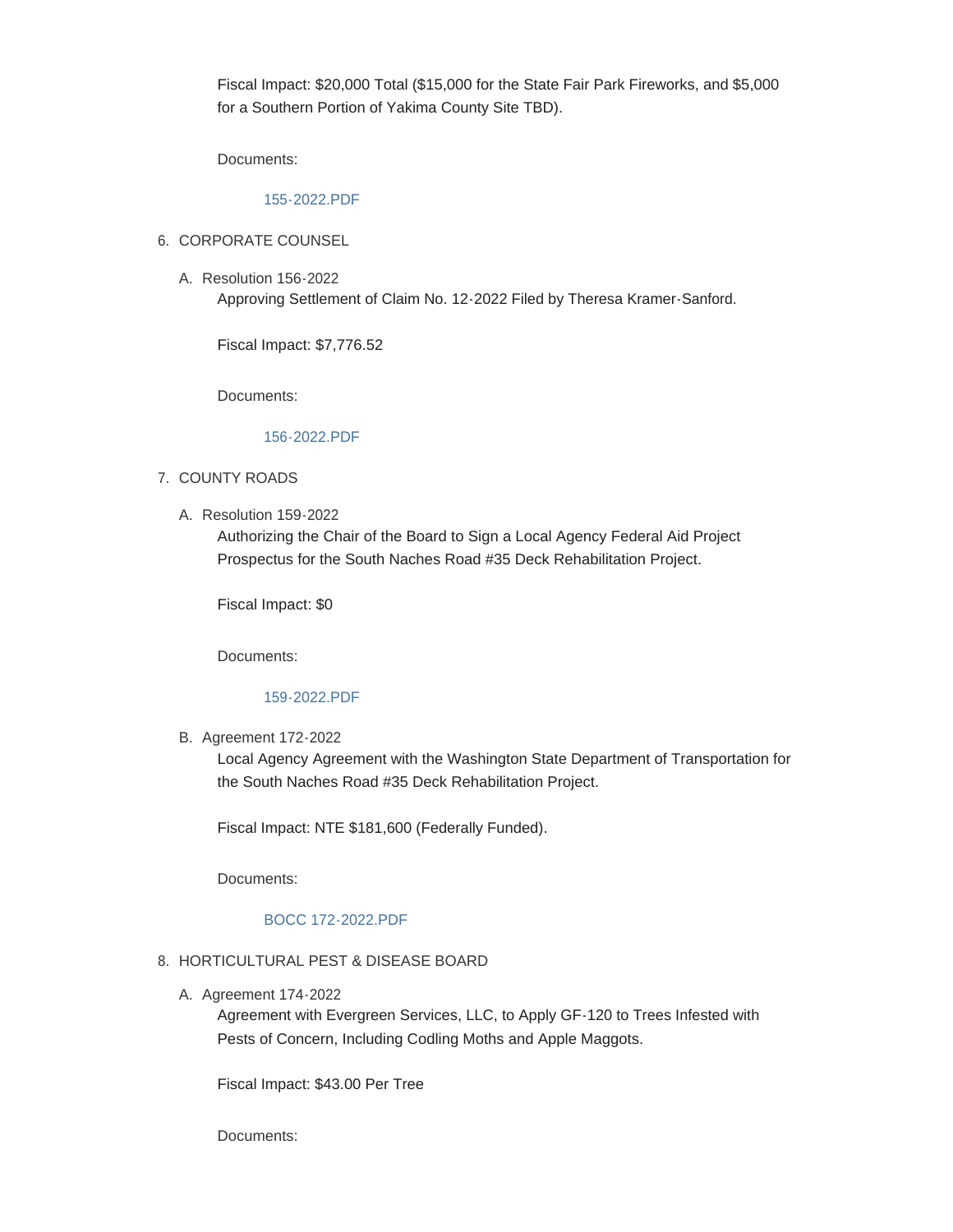### [BOCC 174-2022.PDF](https://www.yakimacounty.us/AgendaCenter/ViewFile/Item/4618?fileID=16282)

### 9. HUMAN RESOURCES

Resolution 158-2022 A.

Additions/Deletions to Budgeted Positions in Fund 101 (District Court Probation).

Fiscal Impact: \$2,292 (Covered by Existing Department Budget Levels for 2022).

Documents:

### [158-2022.PDF](https://www.yakimacounty.us/AgendaCenter/ViewFile/Item/4619?fileID=16283)

### 10. HUMAN SERVICES

Resolution 157-2022 A.

Setting Public Hearings to Accept Public Comment on Yakima County HOME Consortium 2022 Annual Action Plan for Affordable Housing Needs of Low-Income Residents in the Cities of Grandview, Harrah, Mabton, Sunnyside, Toppenish, Union Gap, Wapato, Zillah, and Unincorporated Areas of Yakima County.

Fiscal Impact: Approximately \$500 to Print the Notice in the Yakima Herald and El Sol.

Documents:

### [157-2022.PDF](https://www.yakimacounty.us/AgendaCenter/ViewFile/Item/4620?fileID=16284)

B. Agreement 171-2022

Agreement Awarding Funds to Geocko d.b.a. LiveStories to Administer an Online Rental Assistance Application Portal, Distribute Rental Assistance Funding in Yakima County, and Assist with Data Collection and Reporting on Said Rental Assistance Program.

Fiscal Impact: \$9,422,373 (\$8,686,373 for Direct Assistance, and \$736,000 for Operation and Administrative Expenses).

Documents:

### [BOCC 171-2022.PDF](https://www.yakimacounty.us/AgendaCenter/ViewFile/Item/4621?fileID=16285)

#### 11. PUBLIC SERVICES

Resolution 160-2022 A. Amending Policies Providing Exemptions from Competitive Bidding.

Fiscal Impact: \$0

Documents: